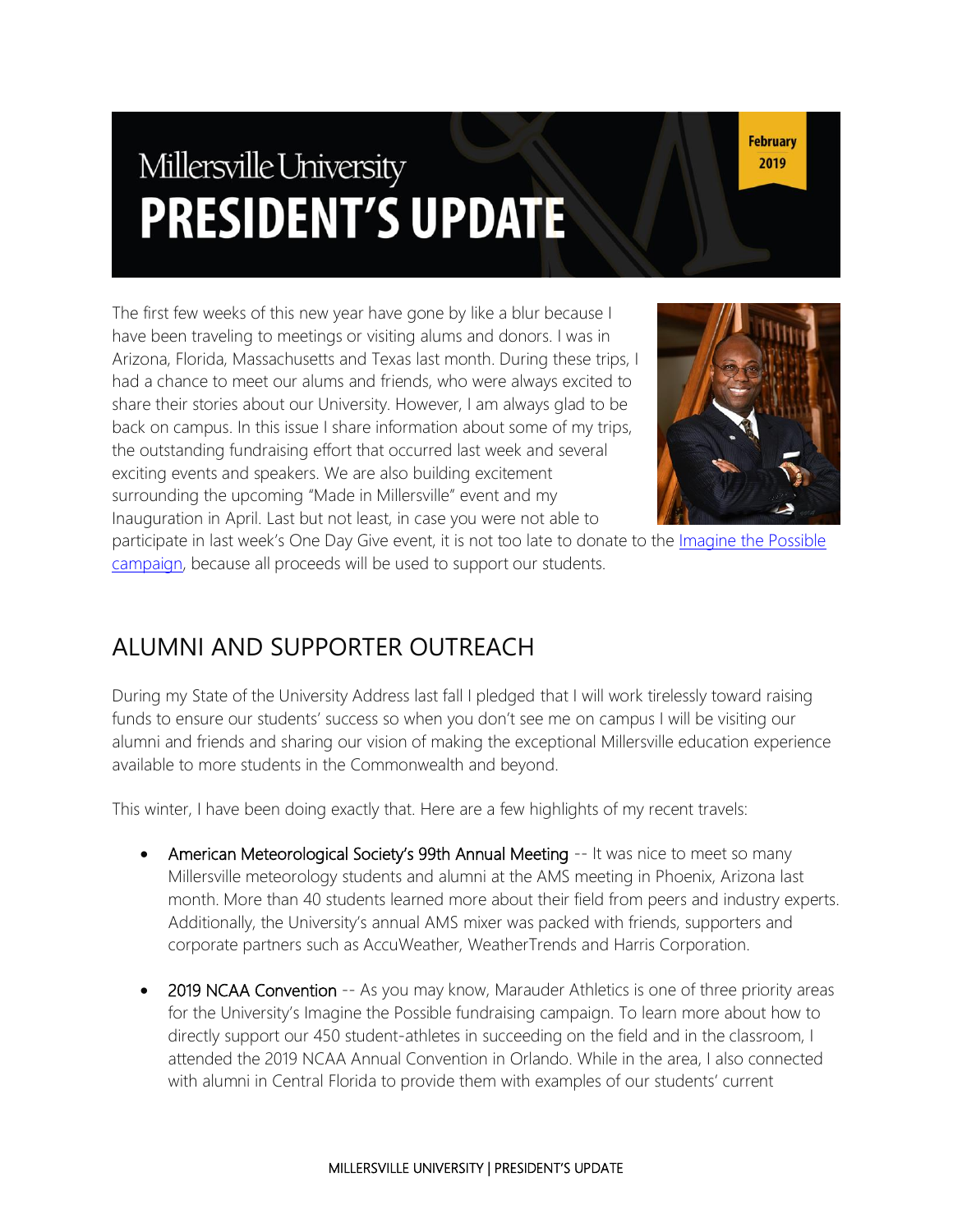achievements.

• Listening Tour in Houston, Texas -- I had the pleasure of meeting many alumni in Houston during my recent Listening Tour event in Texas – but one couple stood out, Mr. Glenn Julius '63 and Mrs. E. Louise Julius '64 of Arlington. They have such strong feelings for Millersville and were so happy that I was in the area that they drove five hours to Houston! The Julius' shared many stories about their time at MU – including how they met. I am energized by hearing stories like theirs and sharing examples of student successes today!

#### WE GAVE TO WHAT WE LOVE

Once again, thank you for your generosity to Millersville University last week. I hope that you gave to what you loved during the One Day Give campaign on Valentine's Day. Alumni, faculty, staff and friends were invited to join the One Day Give by making a gift at any level to the area of Millersville University that they love. This was the sixth year for the online giving campaign aimed at providing support to our students as they journey toward achieving success.

Without your help, many students would not have access to scholarships, student learning experiences and athletic opportunities. Throughout the day, there were many opportunities to participate in exciting giving challenges and drawings, and become involved in activities, contests and celebrate this special day of giving. We were able to raise \$130,093 from 490 donors during the 14 hour campaign. The gifts received will be distributed to more than 35 different funds at Millersville, including the **Scholarship Fund**. The Scholarship Fund helps to support various Millersville students and programs.

### MAKING THEATRE HAPPEN AT MILLERSVILLE UNIVERSITY

Ever wonder how the plays that are performed at Millersville University are chosen? Well, I did, so I asked our associate professor of Communication & Theatre, Tony Elliot.

Here is what he told me, "We begin well over a year in advance with conversations about what kinds of shows we have not done in a while. Our goal is to offer students a very wide range of experiences during their time at MU, so we track the plays in order to offer the most variety. We also take into consideration the student talent and the challenges of each production. The fall play has been done in Clair performance hall for the past few seasons. The plays chosen for that space are very different than a play for the Rafters Theatre. Every other year we have done a musical in the fall, so that is a factor as well."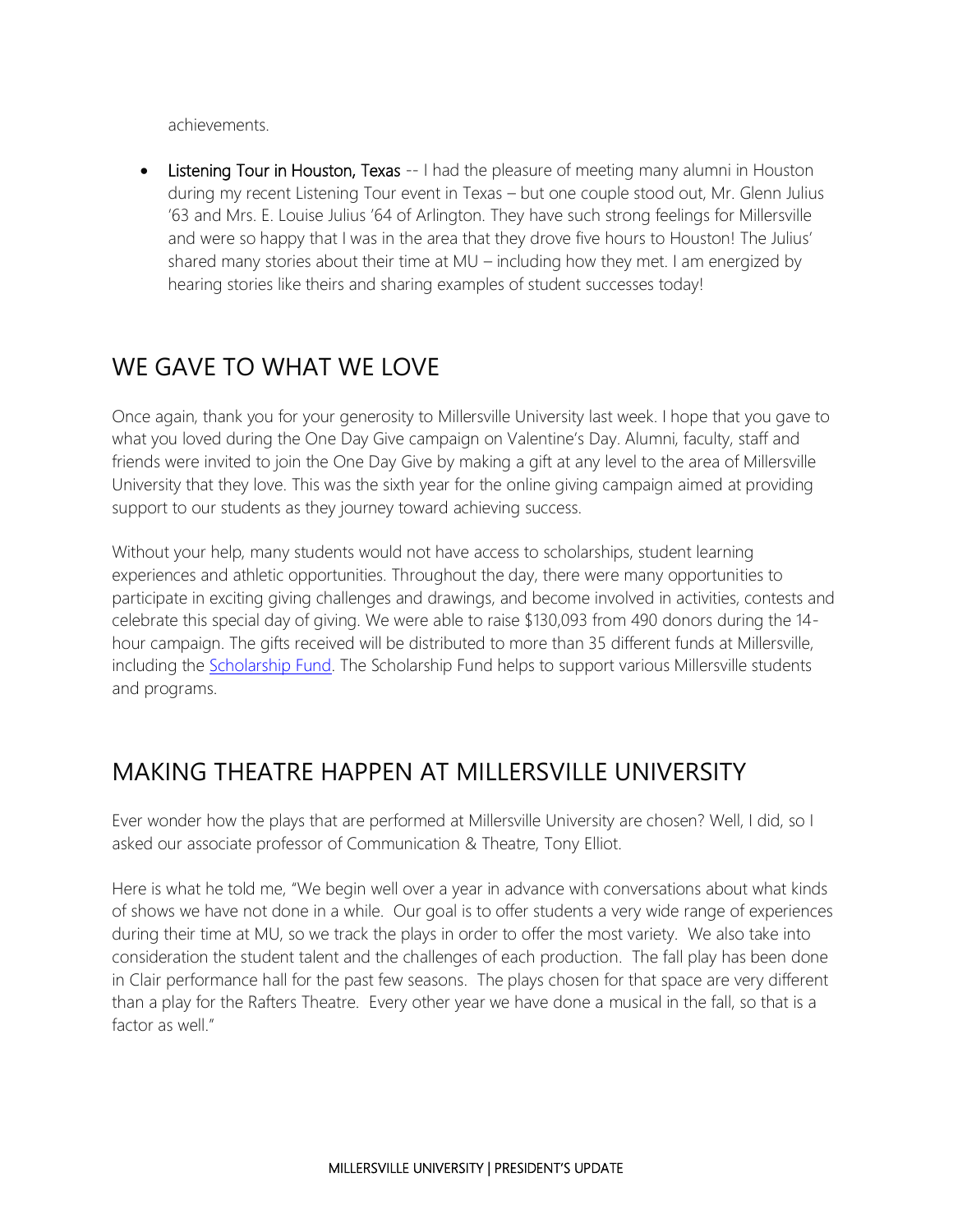Professor Elliot says he reads a lot of plays to get ideas and then tosses around titles before making the selections by April 1, the year before. While summer may seem like a quiet time on campus, Professor Elliot says that is a big time for planning and design discussions for the performances.

The first play of the spring semester is "The Miss Firecracker Contest," which opens tonight. The comedy, by Beth Henley, is directed by guest director Terri Mastrobuono. "The Miss Firecracker Contest," will take place Feb. 22, 23, 28 and March 1 and 2 at 8 p.m., and Feb. 24 and March 3 at 2 p.m. in Rafters Theatre. [Tickets are available online.](https://tickets.vendini.com/ticket-software.html?t=tix&w=c8ec10e73c9b894bef58a28bb9a654e8&vqitq=e45d29be-edcf-4e72-86e2-7aeeaca0562f&vqitp=64c93f39-959d-4961-a906-d199a2916850&vqitts=1549396963&vqitc=vendini&vqite=itl&vqitrt=Safetynet&vqith=437edd7766e524b8c1d174ad50afb667)

See you at the theatre!

### CONRAD NELSON LECTURE FEATURING AMY SHERALD

February is Black History Month and we are fortunate to have several events on our campus to celebrate. Some campuses have an event or pick a day to celebrate, while others have a series of events. One of the exciting events on campus this month in celebration of Black History month was a presentation by Ms. Amy Sherald.

Ms. Sherald was the featured artist at the annual Conrad Nelson Lecture at Millersville earlier this week and she spoke to a packed house in the Winter Center. You may recognize her name as the artist who painted the official portrait of former First Lady Michelle Obama, commissioned for the Smithsonian National Portrait Gallery in Washington, D.C.

The portrait of Michelle Obama, unveiled last February, has been met with rave revues, including my deep appreciation for the breadth and depth of Ms. Sherald's work. The Baltimore-based artist is best known for her stylized, figurative paintings of vibrantly dressed individuals rendered in grayscale skin tones against flat, highly-saturated backgrounds that evoke a sense of timeless identity. You can see examples of her work at: [http://www.amysherald.com/.](http://www.amysherald.com/)

### CAMPUS PREPARING FOR MIDDLE STATES VISIT

Since July 2017, a Self-Study towards reaccreditation by the Middle State Commission on Higher Education (MSCHE) has been underway on our campus. Conducted by the Middle States Steering Committee and working group members, this assessment is crucial for our continued accreditation from the commission.

I encourage you to familiarize yourself with the process. There is a plethora of information on the [Middle States website.](https://www.millersville.edu/rediscovermu/index.php) You can also talk to members of the coordinating team; Dr. James Delle, associate provost & team co-chair; Dr. Laurie Hanich, professor in Educational Foundations & team co-chair; and Dr. Lisa Shibley, assistant vice-president of Institutional Assessment and planning & team coordinator. Or, talk to members of the working groups.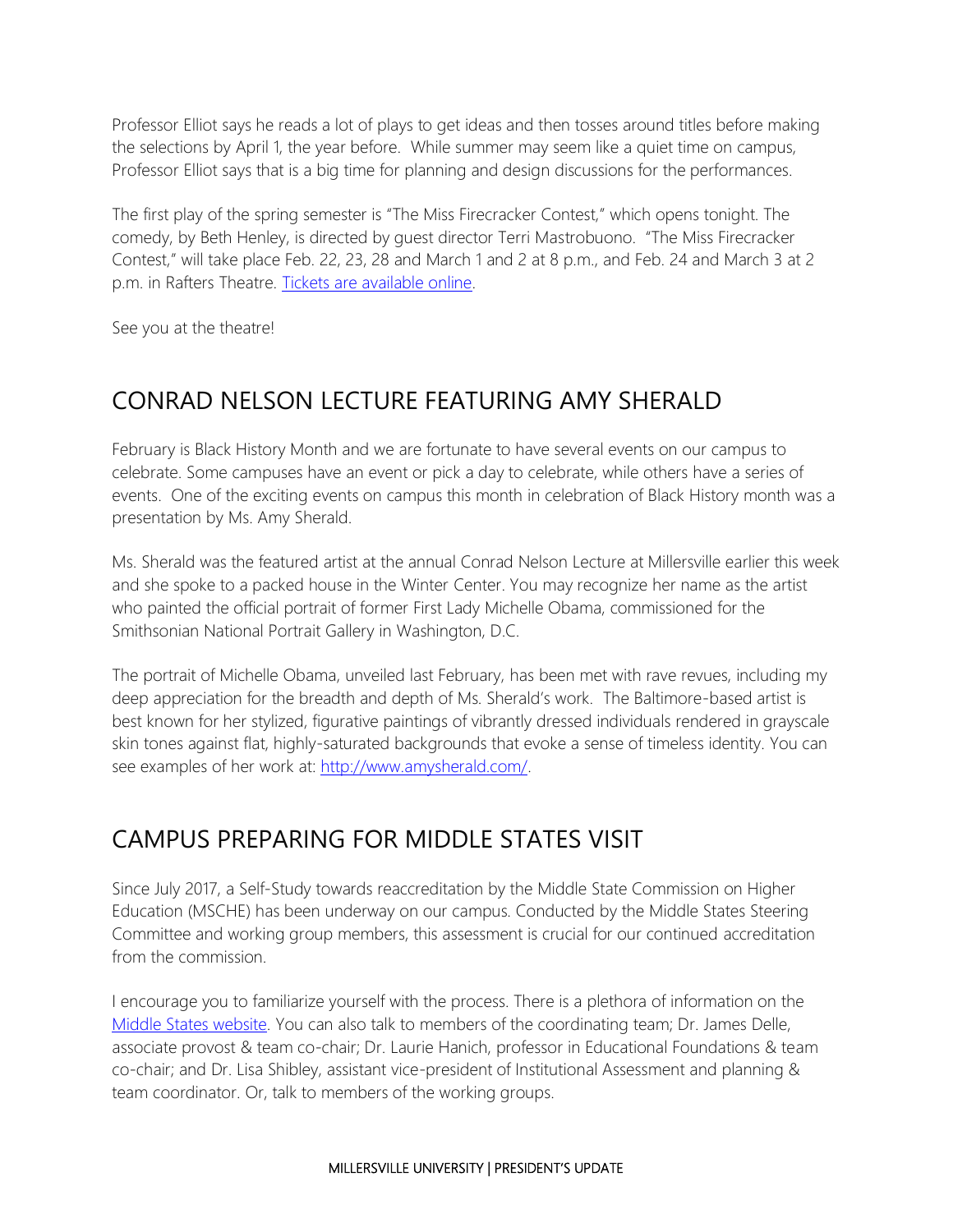Currently, working group members are researching lines of inquiry and finalizing evidence summary statements. The lines of inquiry explore questions that will help to advance our strategic plan while the evidence summary statements examine our compliance with each of the seven standards for accreditation defined by MSCHE. Chairs and work groups have been assigned to analyze each of the standards; members of those groups may reach out to you for assistance in finding and collecting the appropriate information.

The Self-Study process has been actively ongoing for the past year and is slated to continue until January 2020.

## SAFETY MATTERS AT THE 'VILLE

Finally, let me share two safety-related issues on our campus with you. First, the safety of our students is at the forefront of decisions we make at Millersville University, whether for snow delays/closures, road closures or lane closures. Recently with snow, ice, sleet and rain throughout Central Pennsylvania, we've had to make difficult decisions with regards to opening late, closing early or closing for the entire day. Our leadership team consults with the grounds crew regarding sidewalks, parking lots and roads, as well as with our meteorology team so that we can make the best possible decisions based on information at hand. We also take into account what the local school districts have decided.

Since a large percentage of our students reside in our residence halls or live close to campus, we make every effort to keep the campus open. The Provost and Vice President for Academic Affairs has emphasized to faculty that commuting students who are unable to make it to class due to inclement weather and severe driving conditions should not be penalized. In all cases of inclement weather faculty, staff and students should exercise due caution and make the final determination as to whether they feel it is safe to commute.

Second, to make our streets safer on campus, we worked collaboratively with PennDOT and the Millersville Borough to close the left turn lane at the intersection of West Frederick Street and Shenks Lane. Motorists are still able to turn left from Frederick onto Shenks from the remaining through lane. We had a couple of accidents last semester and other near misses that prompted the move. By closing the left turn lane, the blind spot is eliminated.

To further enhance safety at that intersection, a temporary light to improve illumination was installed and will remain in place during the spring semester.

In addition, a traffic study is underway to assess conditions at this and other intersections on campus for potential modifications to improve vehicle and pedestrian traffic. One of the things the study is reviewing is the temporary closure of a portion of East Frederick Street. We want to explore the possibility of converting that section into a pedestrian walkway.